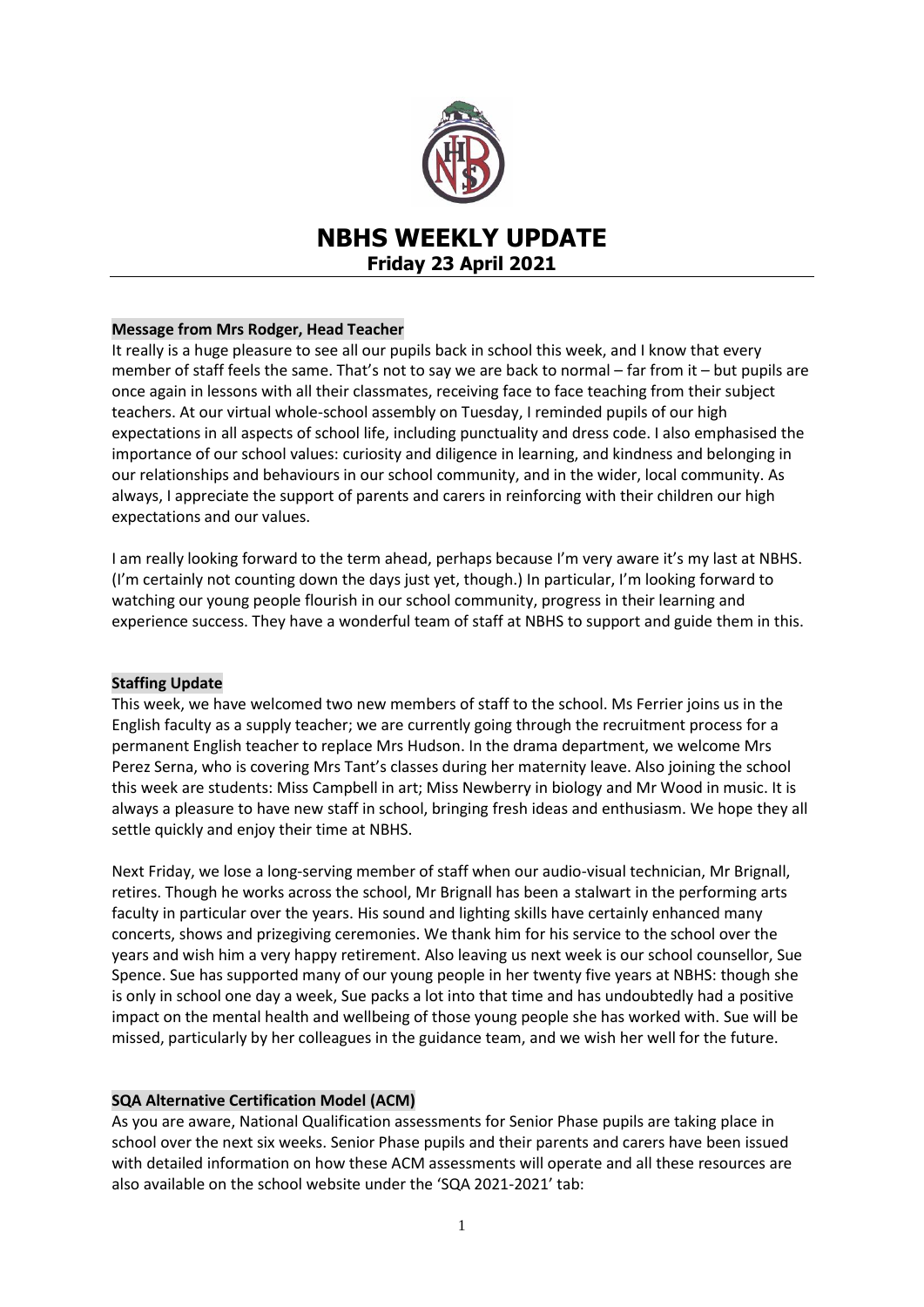- Assessment Calendars for National 5, Higher and Advanced Higher assessments;
- **•** Provisional Results Rationale document:
- Video presentation from Mr McCallum, with an introduction from Mrs Rodger;
- NBHS Alternative Certification Model Verification Policy.

#### Attendance

Senior pupils are in timetabled lessons throughout the assessment period; there is no study leave in East Lothian secondary schools so attendance in school is compulsory. If your child is unwell and unable to attend school, please notify school via the absence line as normal: 01620 894 716.

Pupils should be aware that attendance at scheduled assessments is mandatory. There will, of course, be valid reasons for pupils missing assessments due to ill-health or personal circumstances. As always, parents should contact the school (number above) if their child will be absent from school and will consequently miss one of their planned assessments. Pupils who have missed an assessment due to ill-health or personal circumstances will have the opportunity to sit it when they return to school following their absence. Please note, non-urgent appointments should not be arranged at a time when a scheduled assessment is due to take place.

## Ongoing Feedback

During the 6-week assessment period, NBHS teachers will be in continuous dialogue with their pupils about their learning and their progress. This on-going feedback, where appropriate, will also help pupils in subsequent assessments. There will be variations across subjects regarding how and when feedback on assessment performance can be communicated to pupils. This is because there are differences in the assessment models adopted in each subject regarding, for example: the number of assessments, their sequence, and the different course components being assessed.

Where possible, pupils will be informed of their performance in individual assessments through a percentage and grade.

All assessment evidence will be subject to robust quality assurance processes (see below) before provisional grades are finalised. It is important for pupils and parents to note, then, that assessment grades may change as a result of these quality assurance processes.

## Assessment Weightings

It is important, too, that pupils are aware of the weighting carried by each individual assessment within a subject. You will find details of the weightings for every subject in the Provisional Results Rationale document. This document outlines how an overall grade within each subject will be calculated. Pupils should make sure that they are familiar with the assessment weightings in all their subjects. Their teachers will talk to them about these weightings, too.

#### Quality Assurance and Issue of Provisional Grades

As described in the video presentation sent to Senior Phase pupils, the quality assurance processes are extremely thorough, featuring SQA sampling procedures as well as school and local authority moderation processes. The assessment period at NBHS ends on Wednesday 2 June. In the two weeks following this, moderation and verification procedures will continue. The final stages of the quality assurance process, involving ELC Quality Improvement Officers and the school's senior leaders, will be concluded by Friday 18 June. Pupils will then be informed of their provisional grades in the week beginning Monday 21 June.

NB This important Weekly Update item is also being sent to all Senior Phase pupils via their edubuzz email address.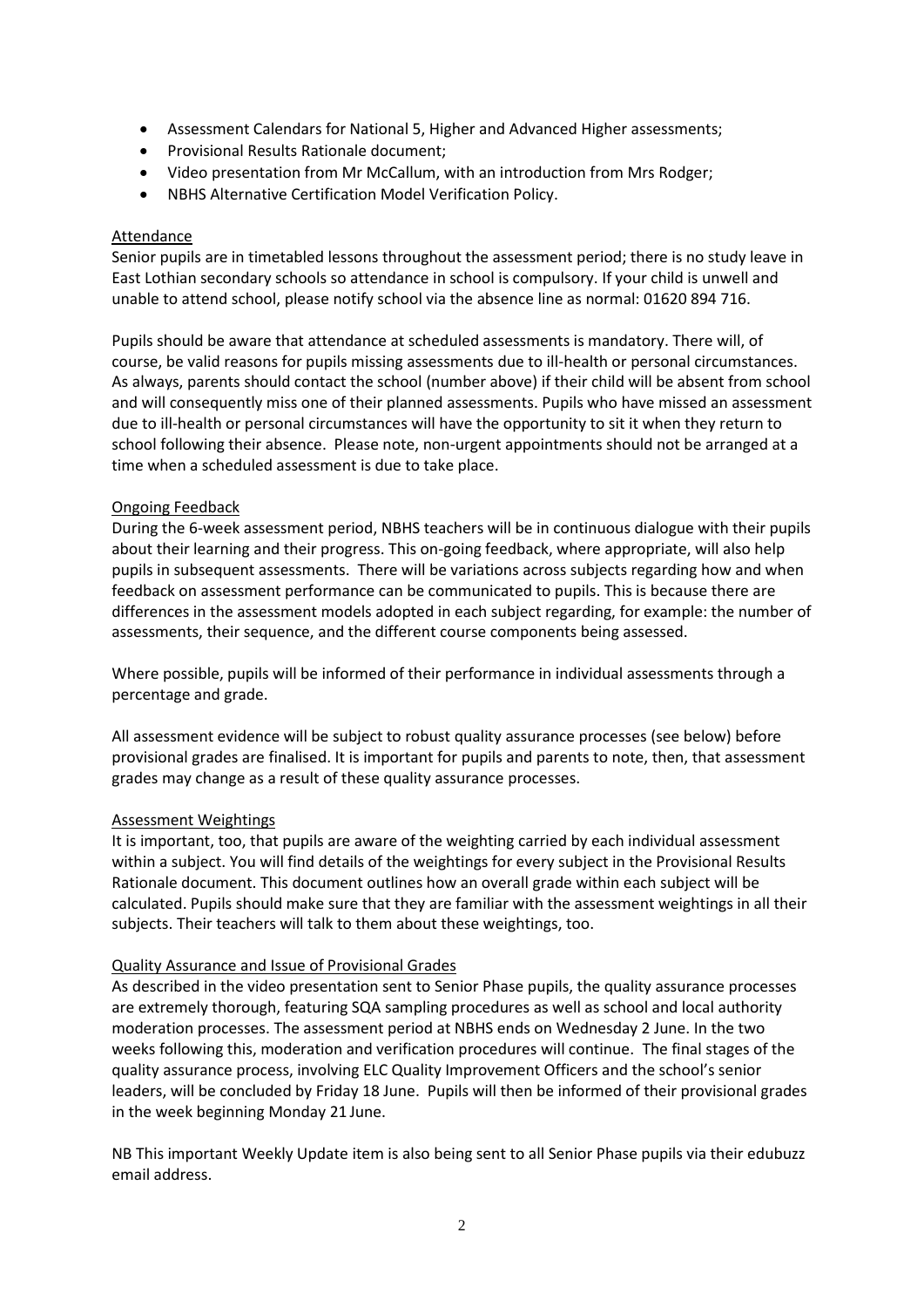# **Parent Council Meeting**

The next meeting of the Parent Council is on Wednesday 28 April at 7.00 pm. All parents and carers are welcome to attend. Please contact the communications email address if you would like a link for the virtual meeting.

# **Transport**

East Lothian Transport have updated their web page with the latest information for pupils using school transport. You can find it here:

[https://www.eastlothian.gov.uk/info/210557/schools\\_and\\_learning/12038/home\\_to\\_school\\_transp](https://www.eastlothian.gov.uk/info/210557/schools_and_learning/12038/home_to_school_transport) [ort](https://www.eastlothian.gov.uk/info/210557/schools_and_learning/12038/home_to_school_transport)

# **School Expansion**

Work on the school expansion has been halted during the period when senior pupils are sitting National Qualification assessments, in order to avoid any disruption due to the noise of building works. The tunnel from the front of the school to the courtyard has also been put on hold until work restarts. Plans for the overall work schedule continue to move on apace, however, and senior school staff are attending weekly meetings with ELC and FES staff.

# **Harbour Safety**

Attached to this Update is a leaflet giving safety advice on swimming, diving and jumping in the North Berwick Harbour Area. We have been asked to share this with our school community by North Berwick Harbour Trust Association, and we are very happy to do so. Enjoy our wonderful coastline, but keep yourself safe when doing so.

# **Careers**

Mick Burns Careers Adviser Email: [mick.burns@sds.co.uk](https://mail.elcschool.org.uk/owa/redir.aspx?C=fbGa3DGVrsUoQB2CnJP23eXwMGzxu7J1CtarT6dTOwkq_NlpJujXCA..&URL=mailto%3amick.burns%40sds.co.uk) Mobile: 07887 831454 Twitter: MickBurns2

- Some recent East Lothian vacancies for joinery and administration [here](https://www.edubuzz.org/careers/2021/04/22/east-lothian-vacancies-3/)
- **Early Years Practitioner Edinburgh** Modern Apprentice [here](https://www.edubuzz.org/careers/2021/04/22/modern-apprentice-early-years-practitioner-edinburgh/)
- **Visitor Experience Assistant** Modern Apprenticeship 3 POSTS 17585 Contract: Fixed Term – 18 months' Salary: £18,733 pro rata per annum, equates to £17,720.41 per annum Apply [here](https://www.theguarantee.org/jobs-board/visitor-experience-assistant-modern-apprenticeship-3-posts-17585)
- **BBC Production Apprenticeship Fast Track Scotland** Closing date 29 April 2021 On this scheme you will get 18 months mix of study- with a SCQF 7 apprenticeship qualificationand learning on the job. You will be based in Glasgow, however there may be opportunities throughout the apprenticeship to visit other BBC Scotland sites. Apply [here](https://www.edubuzz.org/careers/2021/04/06/bbc-production-apprenticeship-fast-track-scotland/)
- **Apprenticeship Family** We have put together a short presentation in The Apprenticeship Family [here](https://www.edubuzz.org/careers/2021/01/21/apprenticeship-family/) that you may find useful, particularly at subject choice time.
- **Edinburgh College applications** I have posted a preparation for college talk with additional resources which can viewed [here](https://www.edubuzz.org/careers/2017/12/06/applying-for-college-2018/)